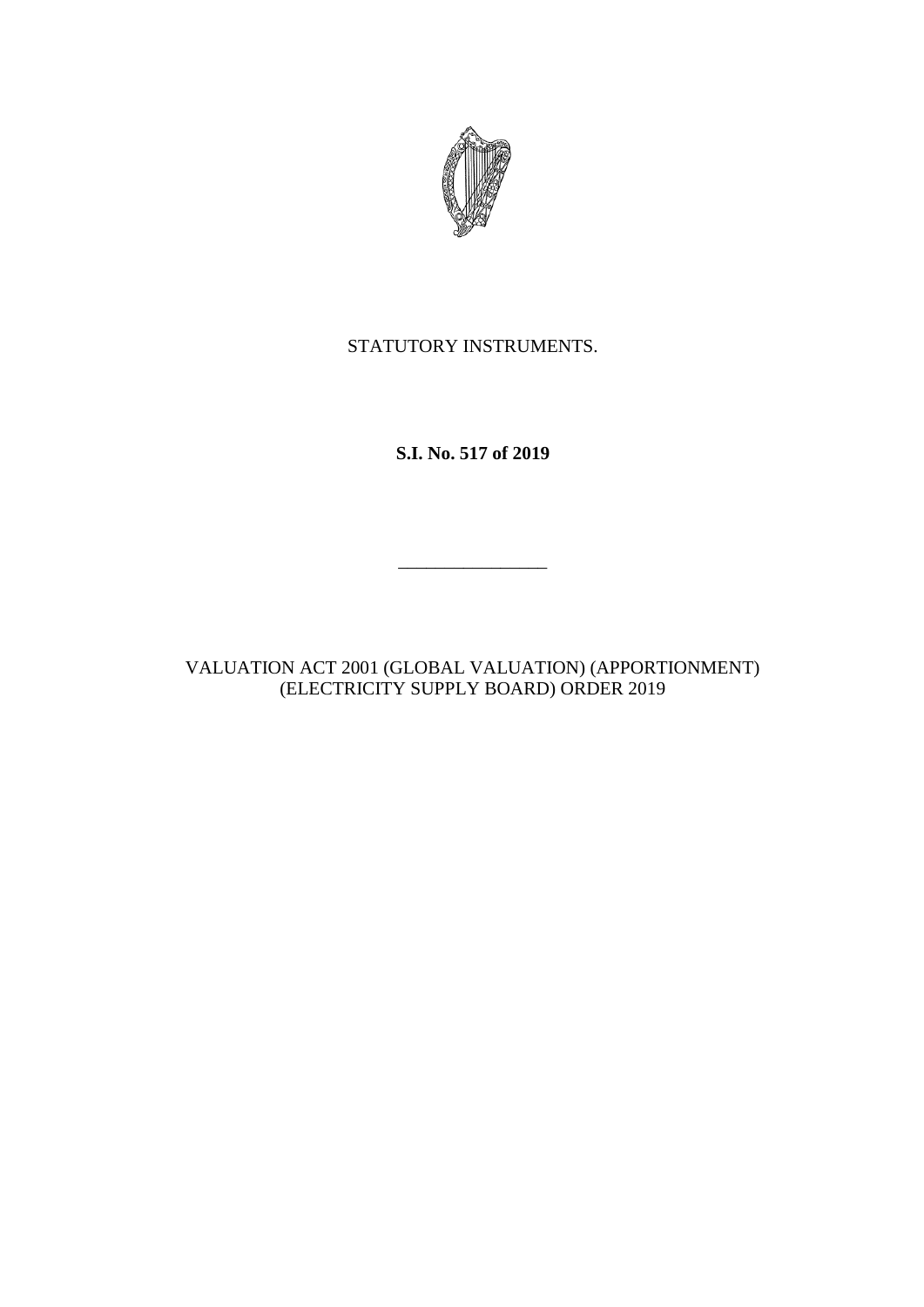## S.I. No. 517 of 2019

## VALUATION ACT 2001 (GLOBAL VALUATION) (APPORTIONMENT) (ELECTRICITY SUPPLY BOARD) ORDER 2019

I, CHARLES FLANAGAN, Minister for Justice and Equality, in exercise of the powers conferred on me by sections 53(8) and 58 of the Valuation Act 2001 (No. 13 of 2001) and the Valuation Office (Transfer of Departmental Administration and Ministerial Functions) Order 2015 (S.I. No. 638 of 2015) and after consultation with the Minister for Housing, Planning and Local Government (as adapted by the Housing, Planning, Community and Local Government (Alteration of Name of Department and Title of Minister) Order 2017 (S.I. No. 358 of 2017)), hereby order as follows:

1. (1) This Order may be cited as the Valuation Act 2001 (Global Valuation) (Apportionment) (Electricity Supply Board) Order 2019.

(2) In this Order "Act of 2001" means the Valuation Act 2001 (No. 13 of 2001).

2. (1) The Commissioner shall apportion the global valuation of the Electricity Supply Board, determined pursuant to section 53(6)(a) of the Act of 2001, between each of the rating authorities in whose areas property comprised in the valuation is situate in accordance with paragraph (2).

(2) The apportionment referred to in paragraph (1) shall be in the proportion, expressed as a percentage, that the population resident in the area of each such rating authority, as determined by the census of population taken under the Statistics (Census of Population) Order 2015 (No. 445 of 2015), bears to the total population of those rating authorities as so determined.

3. In respect of the period for which an existing valuation list remains in force in relation to the area of a rating authority to which Article 2 refers, the valuation apportioned to such authority under that Article shall be multiplied by a factor of 0.0021046 to establish the adjusted global valuation for the area of the rating authority to be specified in the central valuation list pursuant to section 58 of the Act of 2001.

4. (1) The apportioned and adjusted global valuation for each rating authority determined in accordance with this Order, shall, subject to paragraph (2), be rounded to the nearest whole euro.

(2) Where the apportioned and adjusted global valuation referred to in paragraph (1) results in the amount concerned being an amount in euro and 50 cent or greater than 50 cent that amount shall be rounded upwards to the nearest whole euro.

*Notice of the making of this Statutory Instrument was published in "Iris Oifigiúil" of* 25*th October,* 2019*.*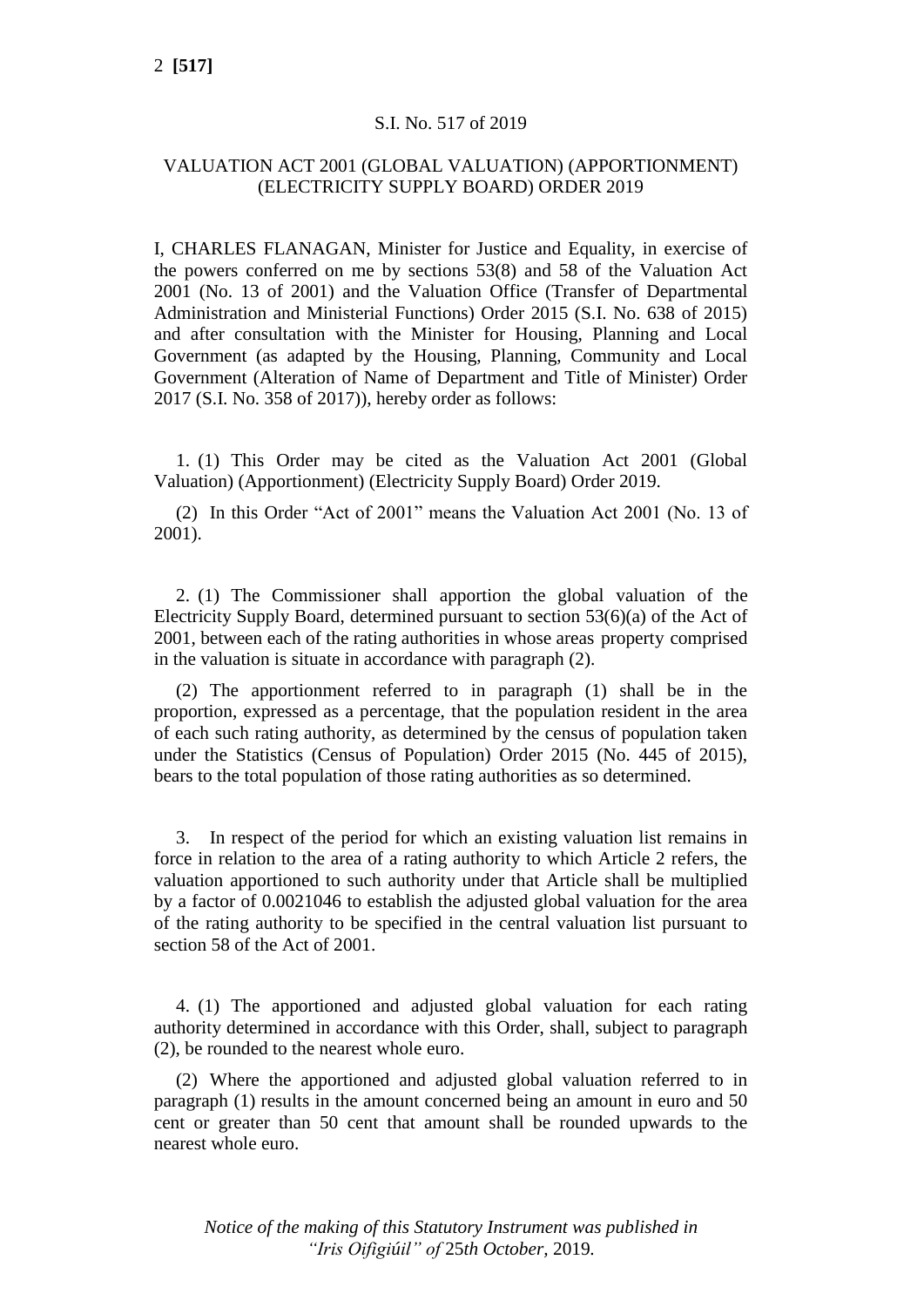

GIVEN under my Official Seal, 16 October, 2019.

CHARLES FLANAGAN, Minister for Justice and Equality.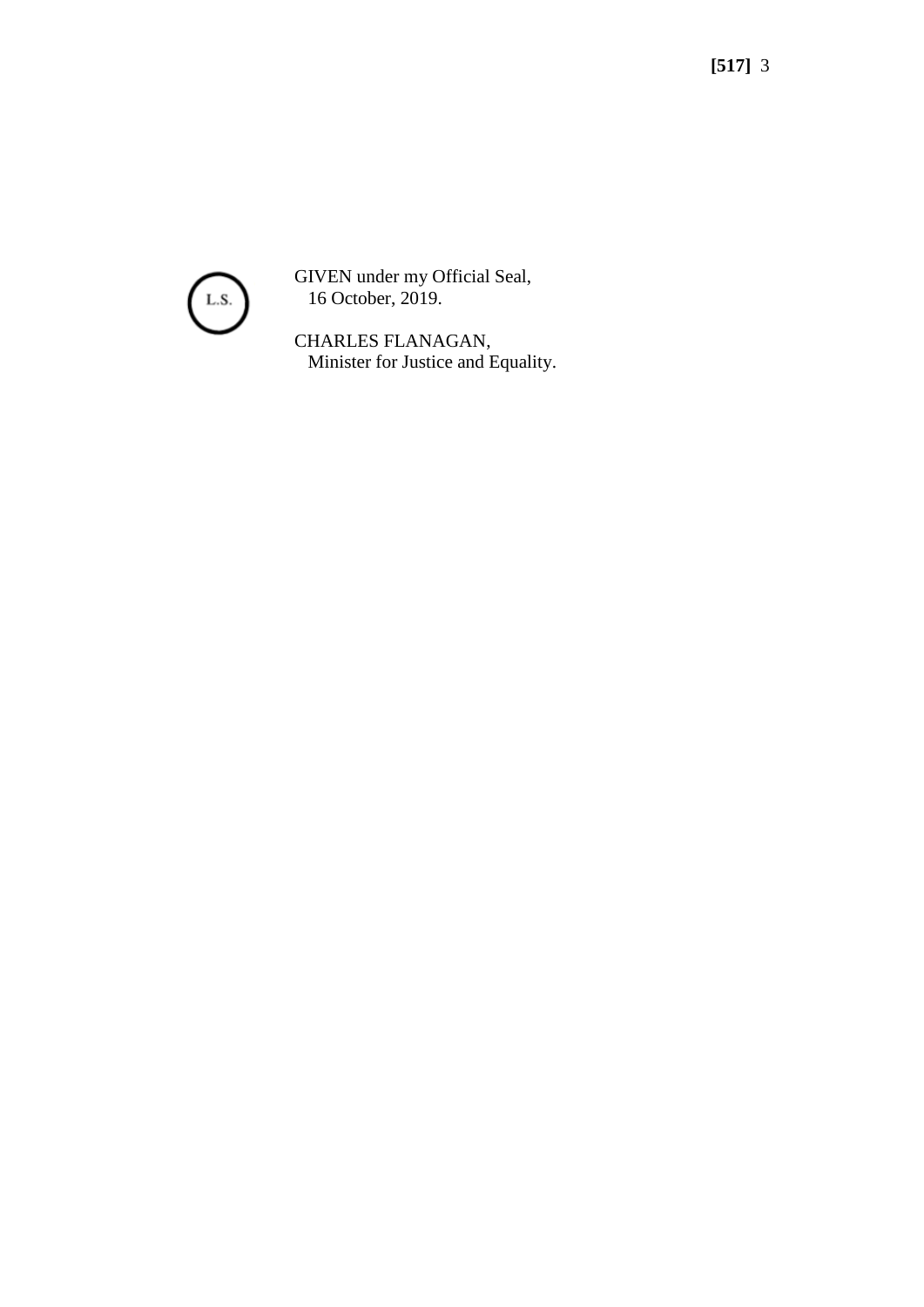# 4 **[517]**

#### EXPLANATORY NOTE:

## (*This note is not part of the Instrument and does not purport to be a legal interpretation*).

This order provides for the apportionment of the global valuation of the Electricity Supply Board between each of the rating authorities in whose areas property comprised in the valuation of the Electricity Supply Board is situate. The apportionment for each rating authority is to be determined by population within rating authority area, according to the Census of Population published by the Central Statistics Office. The Order sets out an adjustment factor, determined by the Commissioner of Valuation, to make the valuation relative to existing valuation lists in those rating authorities which have not to date undergone a revaluation under Part 5 of the Valuation Acts 2001 to 2015.